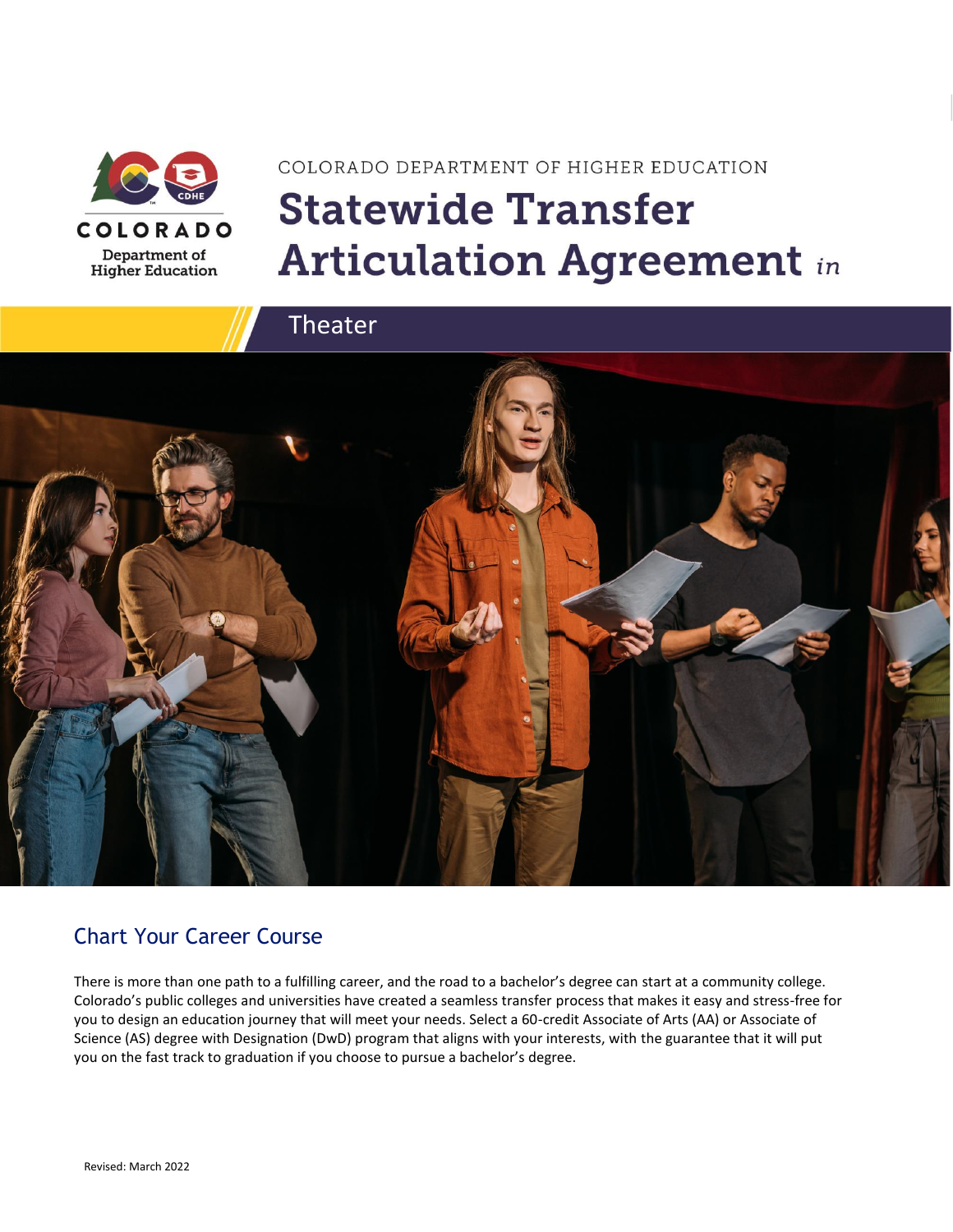## Introduction

Are you excited by bright lights, a big stage, and an even bigger crowd? If you have the desire to play different characters and entertain audiences, a Theater program will help you develop and fine-tune your acting skills. It's not only performers who pursue a Theater degree. It takes an entire team of people behind the curtain to make sure the show goes on, including producers, set and costume designers, lighting technicians, and directors. There are other professional opportunities away from the actual production, such as roles in marketing and ticket sales or as an advocate for arts funding.

In an associate program in Theater, you will be immersed in the performing arts. This degree is transferable to universities offering a bachelor's degree in Theater, Theater Arts, and Visual and Performing Arts.

The first year of a Theater program will include math and English courses to meet general education requirements. The completion of introductory math and English courses in your first year is proven to greatly increase the likelihood of crossing the graduation stage, boosting your momentum along the academic pathway you select. Other general education courses on your pathway will cover topics in Arts and Humanities, History, Social and Behavioral Sciences, and Natural and Physical Sciences.

Program-specific courses may begin as soon as your first semester. These courses will become more advanced as you move along your degree pathway. Through this sequence of courses, your knowledge of acting and theater production will grow and deepen. Coursework will include Technical Theater, Theater Script Analysis, and Playwriting. After completing a 60-credit associate degree, your degree pathway can continue with guaranteed transfer to a college that offers bachelor's degrees.

#### **Degree Pathway Knowledge & Skills**

- Oral and written communication
- Performance skills
- Production techniques
- **Collaboration**
- Observation skills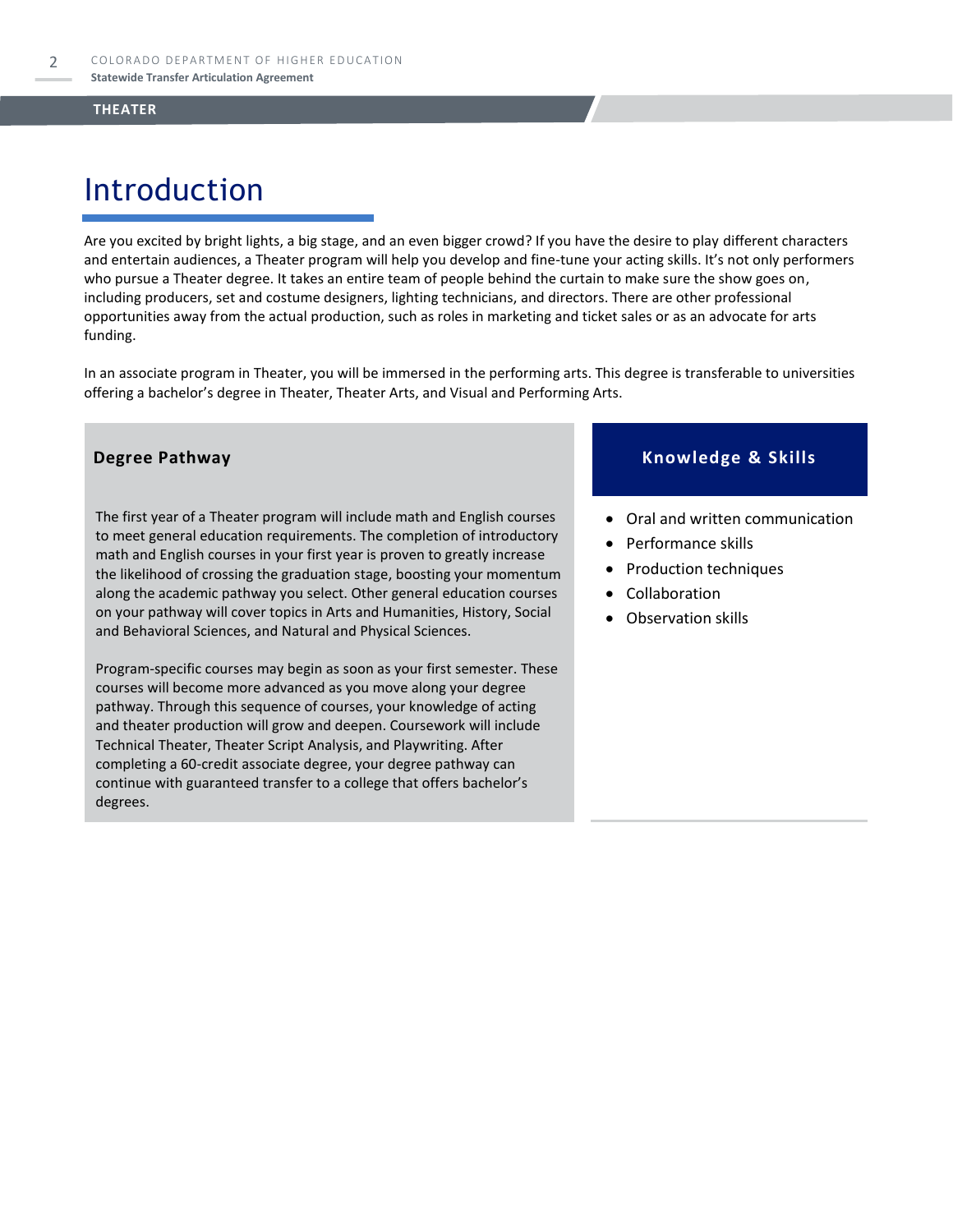### Participating Institutions

### **Earn an Associate Degree with Designation (DwD)**

*From one of these Colorado public community/junior colleges*

**Community College of Aurora** [A.A. Theatre] **Community College of Denver** [A.A. Theatre]

**Colorado Mountain College** [A.A. Theatre]

**Front Range Community College** [A.A. Theatre]

**Northeastern Junior College** [A.A.] **Pikes Peak Community College** [A.A. Theatre] **Red Rocks Community College** [A.A. Theatre] **Trinidad State College** [A.A. Theatre]

#### **Earn a Bachelor's Degree**

*From one of these Colorado public four-year institutions*

**Adams State University**  [B.A. Theatre]

**Colorado State University-Ft Collins**  [B.A. Theatre]

**Fort Lewis College**  [B.A. Theatre; Theatre Generalist option]

**Metropolitan State University of Denver**  [B.A. Theatre]

**University of Colorado Boulder**  [B.A. Theatre]

**University of Colorado Colorado Springs** [B.A. Visual & Performing Arts; Theatre option]

**University of Northern Colorado** [B.A. Theatre Arts]

**Western Colorado University** [B.A. Communication Arts; Theatre & Performance Studies emphasis]

3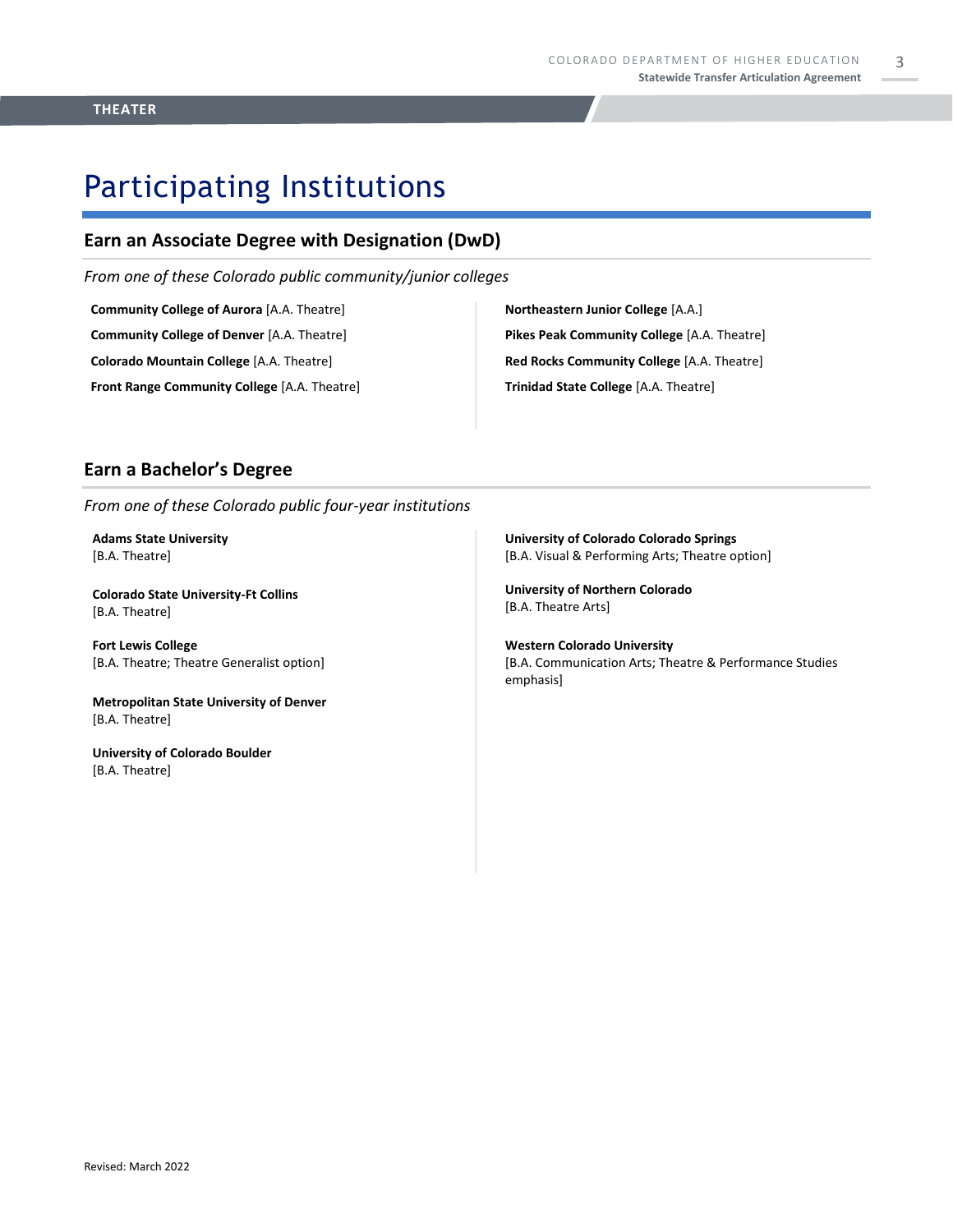# Prescribed Curriculum

### THEATER

| <b>Required Courses that Fulfill General Education Requirements</b><br><b>31 CREDIT HOURS</b> |                               |                                                                                        |                                                                                                                                                                            |  |
|-----------------------------------------------------------------------------------------------|-------------------------------|----------------------------------------------------------------------------------------|----------------------------------------------------------------------------------------------------------------------------------------------------------------------------|--|
|                                                                                               | <b>Credit</b><br><b>Hours</b> | <b>Community College</b><br>Course No.                                                 | <b>Course Title or Category</b>                                                                                                                                            |  |
| (Written)<br>Communication                                                                    | 6                             | ENG 121/1021 and<br>ENG 122/1022 OR<br>ENG 122/1022 and a<br>GT Pathways CO3<br>course | English Composition I (GT-CO1) and English Composition II (GT-<br>CO <sub>2</sub><br><b>OR</b><br>English Composition II (GT-CO2) and a GT Pathways CO3 course<br>(GT-CO3) |  |
| <b>Mathematics</b>                                                                            | 3                             |                                                                                        | One GT Pathways Mathematics course (GT-MA1), prefer MAT<br>120/1240 Mathematics for the Liberal Arts                                                                       |  |
| <b>Arts &amp; Humanities</b>                                                                  | 6                             | THE 105/1005*<br>THE 211/2011                                                          | Theatre Appreciation (GT-AH1)<br>Development of Theatre 1: Greek to Renaissance (GT-AH1)                                                                                   |  |
| <b>History</b>                                                                                | 3                             |                                                                                        | One GT Pathways History course (GT-HI1)                                                                                                                                    |  |
| Social &<br><b>Behavioral Sciences</b>                                                        | 6                             |                                                                                        | Two GT Pathways Social & Behavioral Sciences courses (GT-SS1,<br>GT-SS2, GT-SS3)                                                                                           |  |
| Natural &<br><b>Physical Sciences</b>                                                         | 7                             |                                                                                        | Two GT Pathways Natural & Physical Sciences courses (GT-SC1, GT-<br>SC2); one of these courses must have the required laboratory (GT-<br><u>SC1</u> )                      |  |

#### Additional Required Courses\*\* **18** CREDIT HOURS

| <b>Credit</b><br><b>Hours</b> | Course No.   | <b>Course Title</b>                                       |
|-------------------------------|--------------|-----------------------------------------------------------|
| 3                             | THE 116/1016 | <b>Technical Theatre</b>                                  |
| 3                             | THE 111/1011 | Acting I                                                  |
| 3                             | THE 108/1008 | Theatre Script Analysis (GT-AH1)                          |
| 3                             | THE 212/2012 | Development of Theatre II: Restoration to Modern (GT-AH1) |
| 3                             | THE 215/2015 | Playwrighting (GT-AH1)                                    |
|                               |              | Choose one (1) course from the following:                 |
|                               | THE 131/1031 | <b>Theatre Production I</b>                               |
| 3                             | THE 132/1032 | Theatre Production II                                     |
|                               | THE 231/2031 | <b>Theatre Production III</b>                             |
|                               | THE 232/2032 | Theatre Production IV                                     |

Electives\*\*\* **11** CREDIT HOURS

Total **60** CREDIT HOURS

\*Students planning to attend the University of Colorado Boulder in Theatre should consult UCB theatre advisors regarding THE 105/1005 Theatre Appreciation.

\*\*Please note: if these credits are *not* required for the *major* at a receiving 4-year institution, they will be applied to the bachelor's degree as *elective credit* toward *graduation*. Please check with the receiving institution to determine in which way these courses will be applied.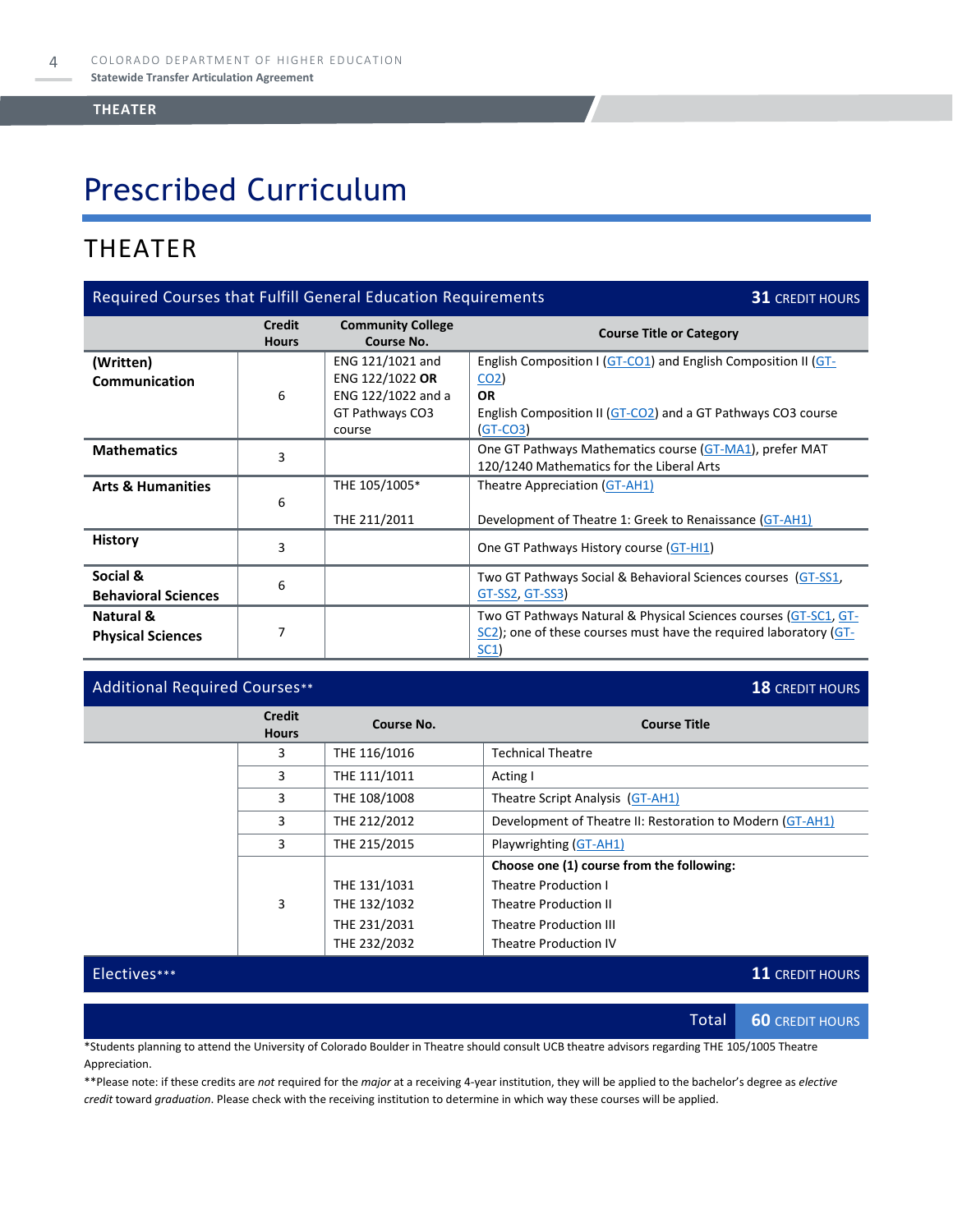5

#### **THEATER**

\*\*\*Student who plan to transfer to **MSU Denver** or **CSU-Fort Collins** are advised to take COM 115/1150 Public Speaking. Students who plan to transfer to the **University of Colorado Boulder** or to the **University of Colorado Colorado Springs** may *not* take elective courses with a THE prefix. Students who plan to transfer to **CSU-Fort Collins** are advised to take THE 112/1012, MUS 120/1020 and ART 110/1110 as CCCS elective credits.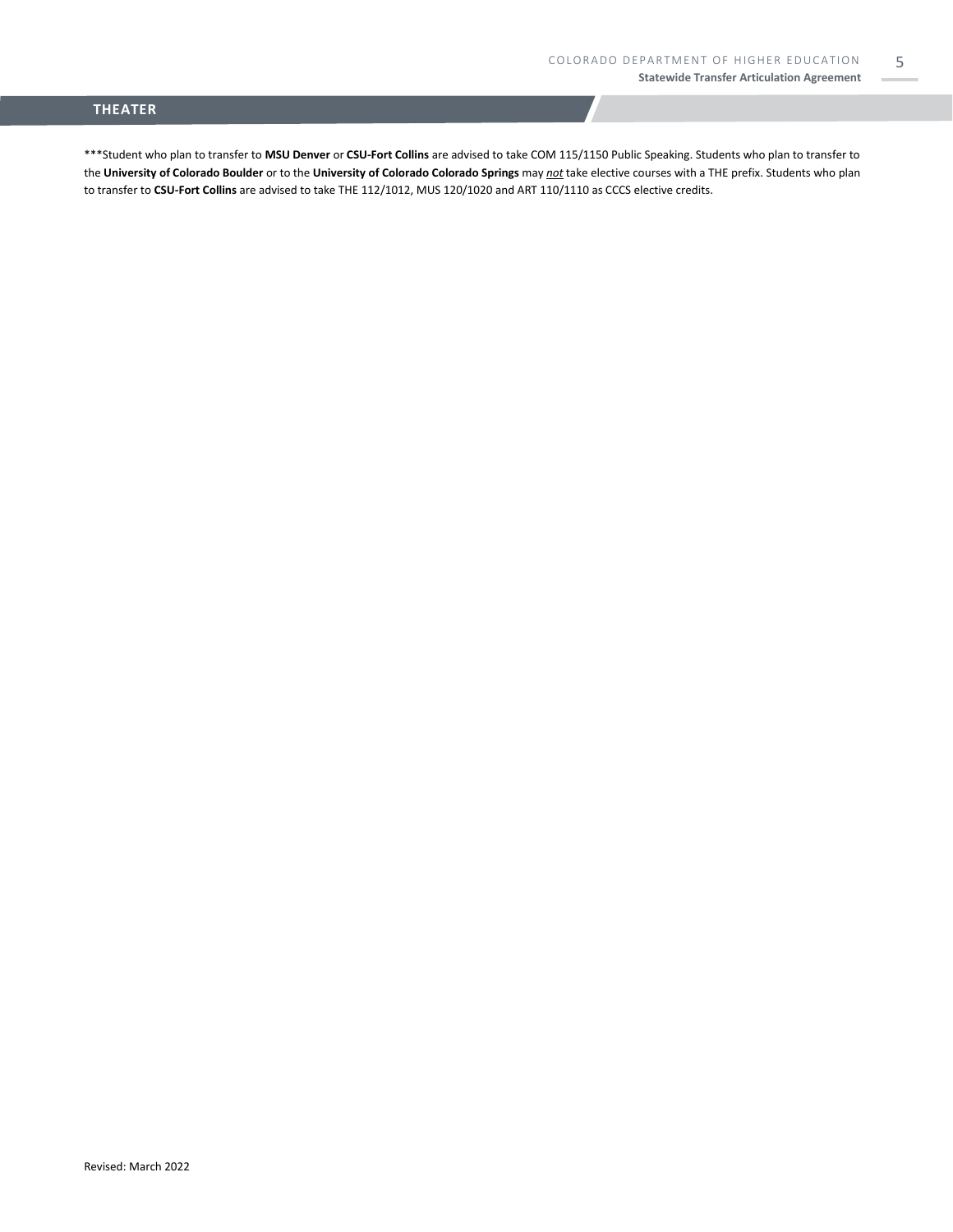# Course Planner

### THEATER DEGREE PLAN

### STUDENT NAME

| Institution:                   |                   |                     |                     |                  |  |
|--------------------------------|-------------------|---------------------|---------------------|------------------|--|
| Semester                       | <b>Course No.</b> | <b>Course Title</b> | <b>Credit Hours</b> | <b>Completed</b> |  |
|                                |                   |                     |                     |                  |  |
|                                |                   |                     |                     |                  |  |
|                                |                   |                     |                     |                  |  |
|                                |                   |                     |                     |                  |  |
|                                |                   |                     |                     |                  |  |
|                                |                   |                     |                     |                  |  |
| <b>Total Credits Completed</b> |                   |                     |                     |                  |  |

| Institution:                   |                   |                     |                     |                  |  |
|--------------------------------|-------------------|---------------------|---------------------|------------------|--|
| Semester                       | <b>Course No.</b> | <b>Course Title</b> | <b>Credit Hours</b> | <b>Completed</b> |  |
|                                |                   |                     |                     |                  |  |
|                                |                   |                     |                     |                  |  |
|                                |                   |                     |                     |                  |  |
|                                |                   |                     |                     |                  |  |
|                                |                   |                     |                     |                  |  |
|                                |                   |                     |                     |                  |  |
| <b>Total Credits Completed</b> |                   |                     |                     |                  |  |

| Institution:                   |            |                     |                     |                  |  |
|--------------------------------|------------|---------------------|---------------------|------------------|--|
| Semester                       | Course No. | <b>Course Title</b> | <b>Credit Hours</b> | <b>Completed</b> |  |
|                                |            |                     |                     |                  |  |
|                                |            |                     |                     |                  |  |
|                                |            |                     |                     |                  |  |
|                                |            |                     |                     |                  |  |
|                                |            |                     |                     |                  |  |
|                                |            |                     |                     |                  |  |
| <b>Total Credits Completed</b> |            |                     |                     |                  |  |

| Institution:                   |                   |                     |                     |                  |  |
|--------------------------------|-------------------|---------------------|---------------------|------------------|--|
| <b>Semester</b>                | <b>Course No.</b> | <b>Course Title</b> | <b>Credit Hours</b> | <b>Completed</b> |  |
|                                |                   |                     |                     |                  |  |
|                                |                   |                     |                     |                  |  |
|                                |                   |                     |                     |                  |  |
|                                |                   |                     |                     |                  |  |
|                                |                   |                     |                     |                  |  |
|                                |                   |                     |                     |                  |  |
| <b>Total Credits Completed</b> |                   |                     |                     |                  |  |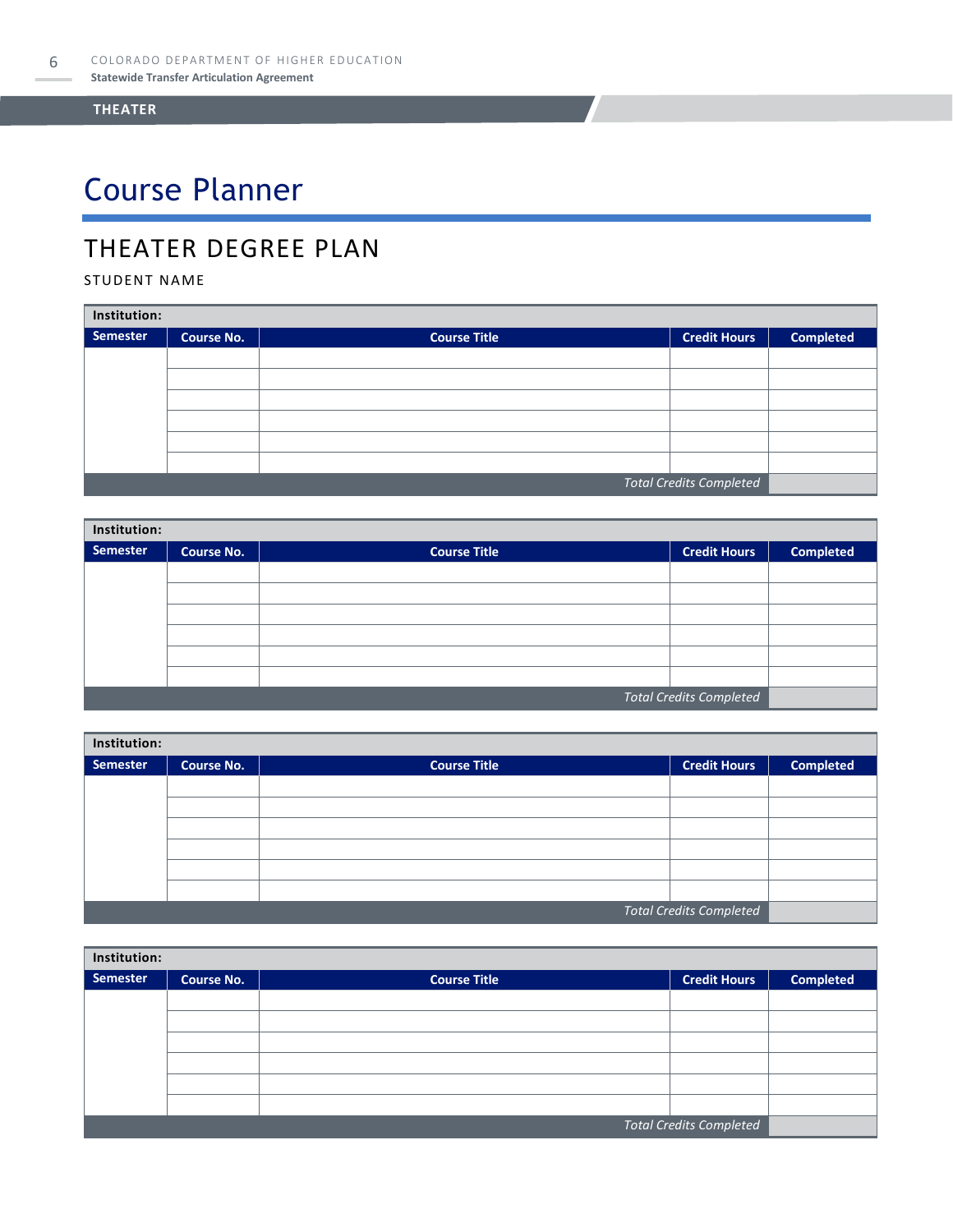## Contractual Language

#### **INTRODUCTION**

A statewide transfer articulation agreement identifies the community college courses students need to take in order to graduate from a community college with a 60-credit Associate of Arts (AA) or Associate of Science (AS) degree with designation (DwD). Students are responsible for informing the admissions counselor or transfer advisor at their receiving four-year institution that they are completing a DwD.

It is important for students to understand that completion of an AA or AS degree within two years requires them to complete an average of 15 credits per semester (or 30 credits per year). Also, research shows that students who take classes in their major area within their first 30 credit hours are more likely to persist and graduate.

The guarantees and limitations below describe the minimum requirements to which all participating institutions have agreed. Students who believe an institution is not meeting the guarantees described below can file a complaint with the [CDHE.](https://highered.colorado.gov/filing-student-complaint)

#### **GUARANTEES**

Students who complete a DwD pursuant to the prescribed curriculum in this statewide transfer articulation agreement **and** pass all 60 credits with a C- or higher **and** are admitted to the receiving institution's corresponding degree program (see cover page) are guaranteed the following:

- 1. Junior standing with no more than 60 remaining credits to meet the graduation requirements for the baccalaureate degree program covered by this articulation agreement.
- 2. Completion of the receiving institution's lower division general education requirements as defined by the GT Pathways curriculum.
- 3. The same graduation requirements as students who begin and complete this degree program at the four-year institution.
- 4. Admission to all Colorado public baccalaureate awarding institutions (*except* Colorado School of Mines) is guaranteed to applicants who have completed any AA or AS degree from a Colorado public two-year institution after high school graduation, provided certain requirements are met. To see these requirements, please refer to the Colorado Commission on Higher Education's [Admissions](https://highered.colorado.gov/sites/highered/files/2020-03/i-partf_0.pdf)  [Standards Policy](https://highered.colorado.gov/sites/highered/files/2020-03/i-partf_0.pdf), section titled "Guaranteed Transfer Admissions" [here.](https://highered.colorado.gov/educators/policy-funding/cche-policies-procedures) Please note: Students transferring to a University of Colorado institution (Boulder, Colorado Springs, Denver) must satisfy the CU System's MAPS (Minimum Academic Preparation Standards) requirement.
- 5. Per the Commission's [Prior Learning Assessment](https://highered.colorado.gov/sites/highered/files/2020-03/i-partx.pdf) policy, section 2.07, and pursuant to Colorado Revised Statutes §23-1-108 (7)(b)(II)(A), "a state institution of higher education that admits as a junior a student who holds an associate of arts degree, associate of applied science degree, or associate of science degree that is the subject of a statewide degree transfer agreement shall not require the student to complete any additional courses to fulfill general education requirements", and that the receiving institution of higher education is responsible for the total cost of tuition "for any credit hours that exceed the total credit hours required for a native student or that extend the total time to receive the degree beyond that required for a native student".
- 6. The Commission's Prior Learning Assessment policy also states "every Colorado public institution of higher education shall accept in transfer from within the institution and from other state institutions of higher education prior learning assessment credit awarded for GT Pathways requirements" (section 3.01), and "Colorado public institutions of higher education shall not prohibit students from meeting general education/GT Pathways requirements with prior learning assessment credit" (section 3.02).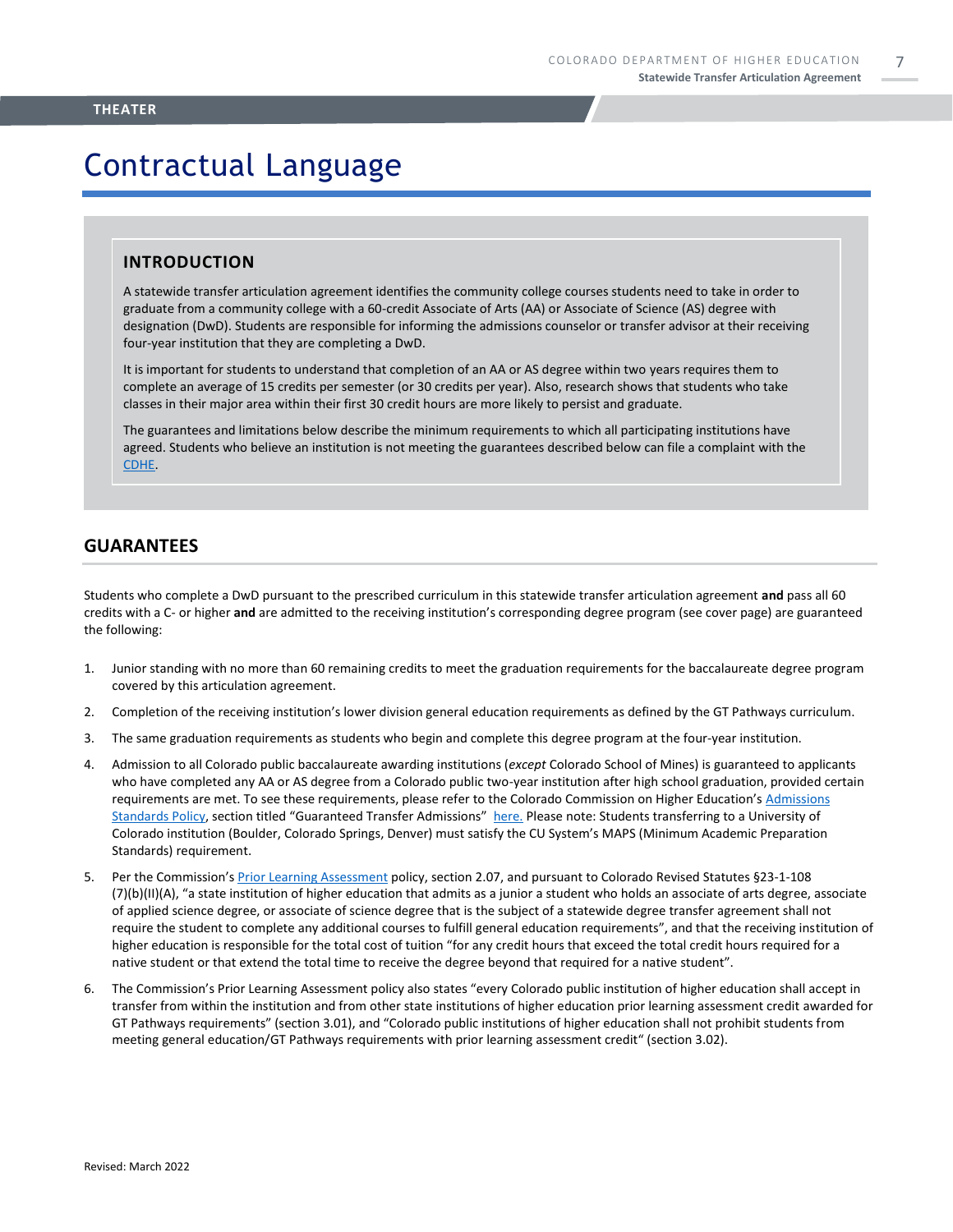#### **LIMITATIONS**

- 1. Students must meet all admission and application requirements at the receiving institution including the submission of all required documentation by stated deadlines. Students are advised to consult with the Office of Admissions at the institution to which they intend to transfer.
- 2. Only courses with grades of C- or higher are guaranteed to transfer.
- 3. Admission to a receiving institution does not guarantee enrollment in a specific degree program. Some programs at receiving institutions have controlled entry due either to space limitations or academic requirements.
- 4. The credit and course transfer guarantees described in this agreement apply to the specific degree programs covered by this agreement (see cover page). If the student changes majors, receiving institutions will evaluate application of the courses designated in this agreement to other degree programs on a course-by-course basis.
- 5. Students are allowed to use credits awarded by exam, such as AP (Advanced Placement) and IB (International Baccalaureate), as long as those exams are listed on the exam table[s here,](https://highered.colorado.gov/get-credit-for-what-you-already-know) or may use challenge exams to fulfill GT Pathways requirements (not necessarily major requirements) and those credits are guaranteed to transfer and apply to GT Pathways requirements at the receiving institution per the Colorado Commission on Higher Education's Policy I, X: Prior Learning Assessment. See the [entire policy](https://highered.colorado.gov/sites/highered/files/2020-03/i-partx.pdf) for more information.
- 6. The receiving institution shall accept all applicable credits earned within ten years of transfer to the receiving institution. Credits earned more than ten years earlier will be evaluated on a course-by-course basis.
- 7. All the courses a student needs to take in the associate degree program covered by this statewide transfer articulation agreement are listed in the prescribed curriculum. Course substitutions are allowed as long as the student and both the sending and receiving institutions agree to the substitution; such agreement should be documented in writing and the student should keep a copy until the baccalaureate degree is conferred. Note that if students substitute a course, then this is no longer a statewide agreement and some of the guarantees are only for the receiving institution that agreed to the substitution. **Any additional courses taken in the discipline covered by this agreement might not count toward the requirements of the major at the receiving institution.** Students can avoid this problem by taking no more courses in the discipline beyond those identified in the prescribed curriculum. STUDENTS SHOULD CONSULT THE PROGRAM ADVISOR AT THE RECEIVING INSTITUTION FOR GUIDANCE. Any advisement from an academic advisor should be obtained IN WRITING.
- Students seeking K-12 teacher licensure may not use this agreement because teacher preparation programs have different requirements for educator licensure.

*Because of the limitations above, students must consult with the Office of Admissions at the institution to which they are transferring.*

#### **Addendum to Agreement**

Students who do not complete an AA/AS degree can use the prescribed curriculum in a statewide transfer articulation agreement as a common advising guide for transfer to all public institutions that offer the designated bachelor's degree program. Please note the following:

- 1. Students are guaranteed application of general education courses completed with a C- or higher in the prescribed curriculum in this agreement up to the established maximum in each GT Pathways content area.
- 2. Except in special cases (e.g., the partial completion of a required sequence of courses or variation in the number of credit hours institutions award for course equivalents), students can expect that courses specified within the prescribed curriculum in this agreement, successfully completed with a C- or higher, will fulfill the relevant course requirements in the designated major.
- 3. Receiving institutions will evaluate all courses other than those specified in this agreement on a course-by-course basis.

Students transferring without a completed AA/AS degree must consult with the Office of Admissions at the institution to which they are transferring to review the issues identified above, and to make sure they meet all admission and application requirements at the receiving institution, including the submission of all required documentation by stated deadlines.

This agreement will be reviewed by disciplinary faculty no less frequently than every five years. *The agreement will remain in force until such time as it is formally modified or terminated.*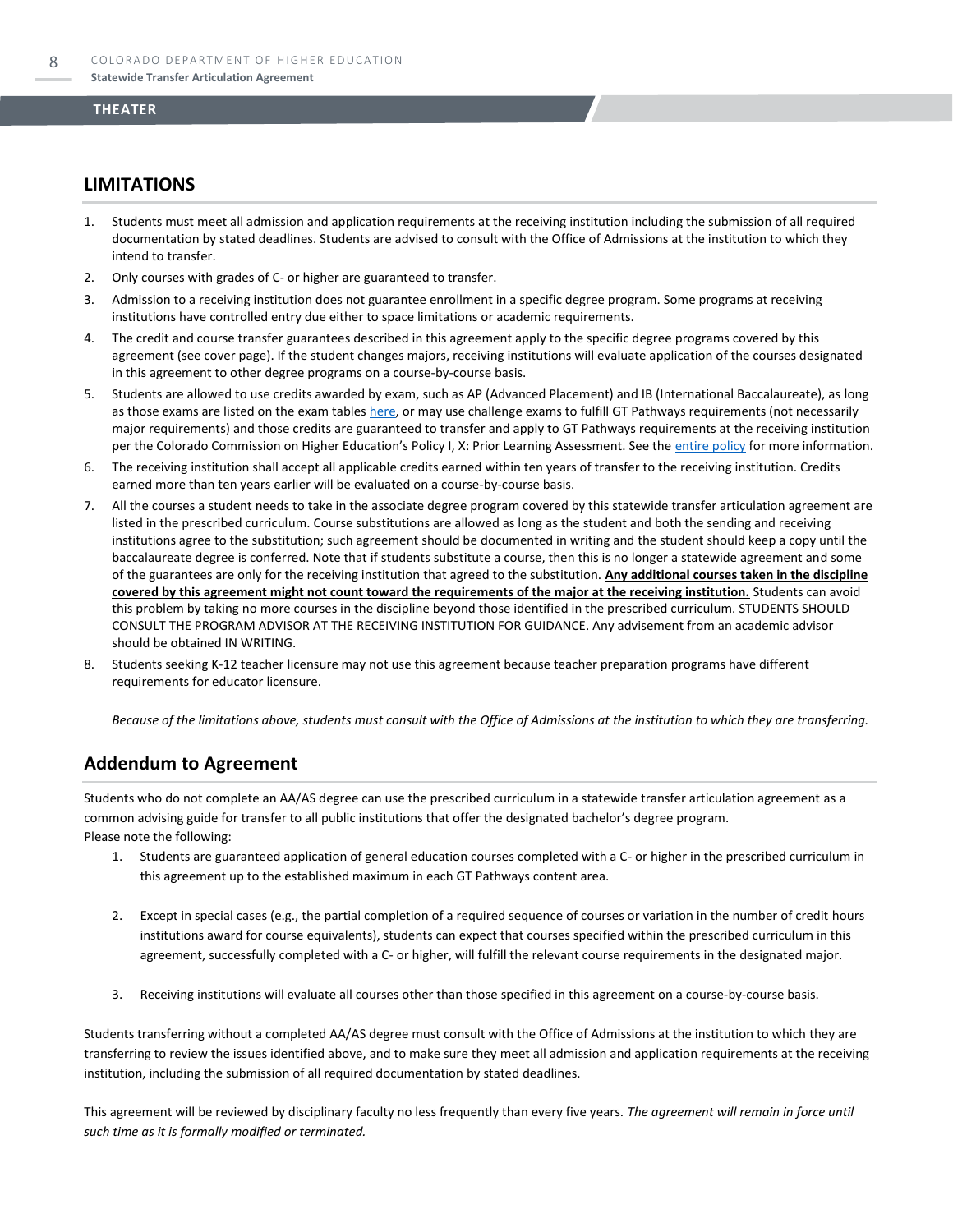The Department of Higher Education – in consultation with the General Education Council – may make minor technical changes to this agreement on behalf of participating institutions. The most current version of the agreement can be found on the [CDHE website.](https://highered.colorado.gov/transfer-degrees) Institutions that wish to join or withdraw from this agreement should consult the Division of Academic Affairs at the Colorado Department of Higher Education. Terms and processes are outlined in the Commission's policy on Statewide Transfer and GT Pathways, available at the [CDHE website.](https://highered.colorado.gov/educators/policy-funding/general-education-ge-council/gtpathways/transfer-agreements)

A paper or hard copy of this document may not be the most current version of the agreement—check th[e website](https://highered.colorado.gov/transfer-degrees) of the Colorado Department of Higher Education for the most current version.

*Signatures from institutional/system Chief Academic Officers for all participating institutions, as listed on the cover page, have signed this agreement. Signatures of Chief Academic Officers, who possess or have been delegated authority to enter into this agreement on behalf of their institution or institutions (in some cases by the institutional or system governing board), are on file in the Division of Academic Affairs at the Colorado Department of Higher Education.*